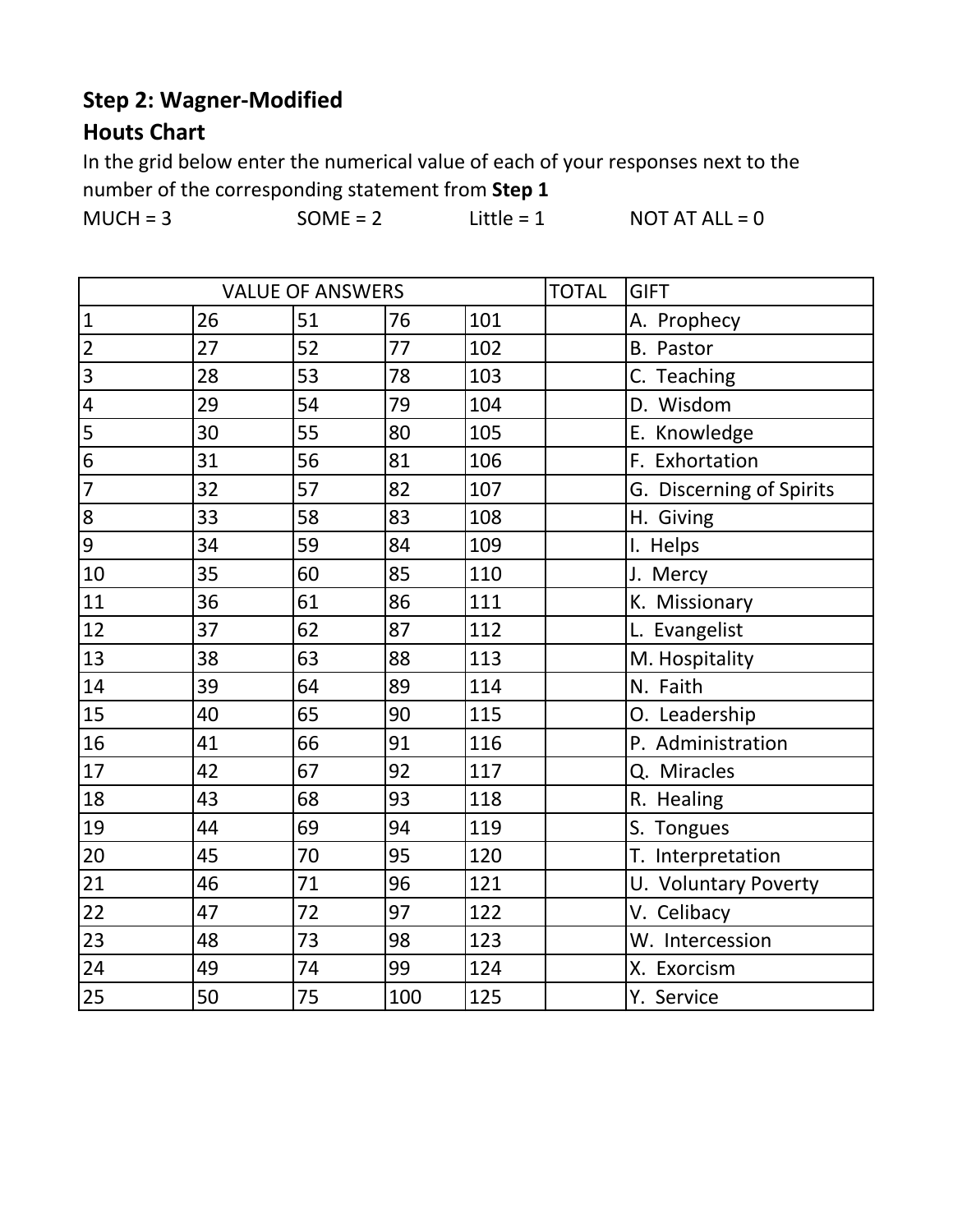## **Step 3 Review Gift Definitions and Scripture References**

This and the following 3 pages contain **suggested** definitions of the spiritual gifts. While not meant to be dogmatic or final, these definitions and supporting Scriptures do correspond to characteristics of the gifts as expressed in the Wagner-Modified Houts Questionnaire.

- **A.** *Prophecy***.** The gift of *prophecy* is the special ability that God gives to certain members of the Body of Christ to receive and communicate an immediate message of God, for the present or the future, to God's people through a divinely anointed utterance. *Prophecy* can be preaching, but not all preaching is *prophetic*. 1 Cor. 12:10,28 Eph. 4:11-14 Rom. 12:6 Luke 7:26 Acts 15:32 Acts 21:9-11
- **B. Pastor.** The *gift* of pastor is the special ability that *God* gives to certain members of the Body of Christ to assume a long-term personal responsibility for the spiritual welfare of a group of believers. Eph. 4:11-14 1 Tim. 3:1-7 John 10:1-18 1 Pet. 5:1-3
- **C. Teaching.** The gift of teaching is the special *ability* that God gives to certain members of the Body of Christ to communicate information relevant to the health and ministry of the Body and its members in such a way that others will learn. 1 Cor. 12:28 Eph. 4:11-14 Rom. 12:7 Acts 18:24-28 Acts 20:20,21
- **D.** *Wisdom***.** The gift of *wisdom* is the special ability that God gives to certain members of the Body of Christ to know the mind of the Holy Spirit in such a way as to receive insight into how given knowledge or revelation from God may best be applied to specific needs arising in the Body of Christ. 1Cor. 2:1-13 1 Cor. 12:8 Acts 6:3,10 Jas. 1:5,6 2 Pet. 3:15,16
- **E. Knowledge.** The gift of knowledge is the special ability that God gives to certain members of the Body of *Christ* through divine impartation & not natural means to understand and clarify information and ideas from the past, present & future concerning individuals, families and organizations. The *knowledge* is pertinent to the well-being of the Body. Can occur through teaching and prophetic utterance 1 Cor. 2:14 1 Cor. 12:8 Acts 5:1-11 Col. 2:2,3 2 Cor. 11:6
- **F.** *Exhortation***.** The gift of exhortation is the special ability that God gives to certain members of the Body of Christ to minister words of comfort, consolation, encouragement, and counsel to other members of the Body in such a way that they feel helped and healed. Exhibited in speech, song & written word. Rom. 12:8 1 Tim. 4:13 Heb. 10:25 Acts 14:22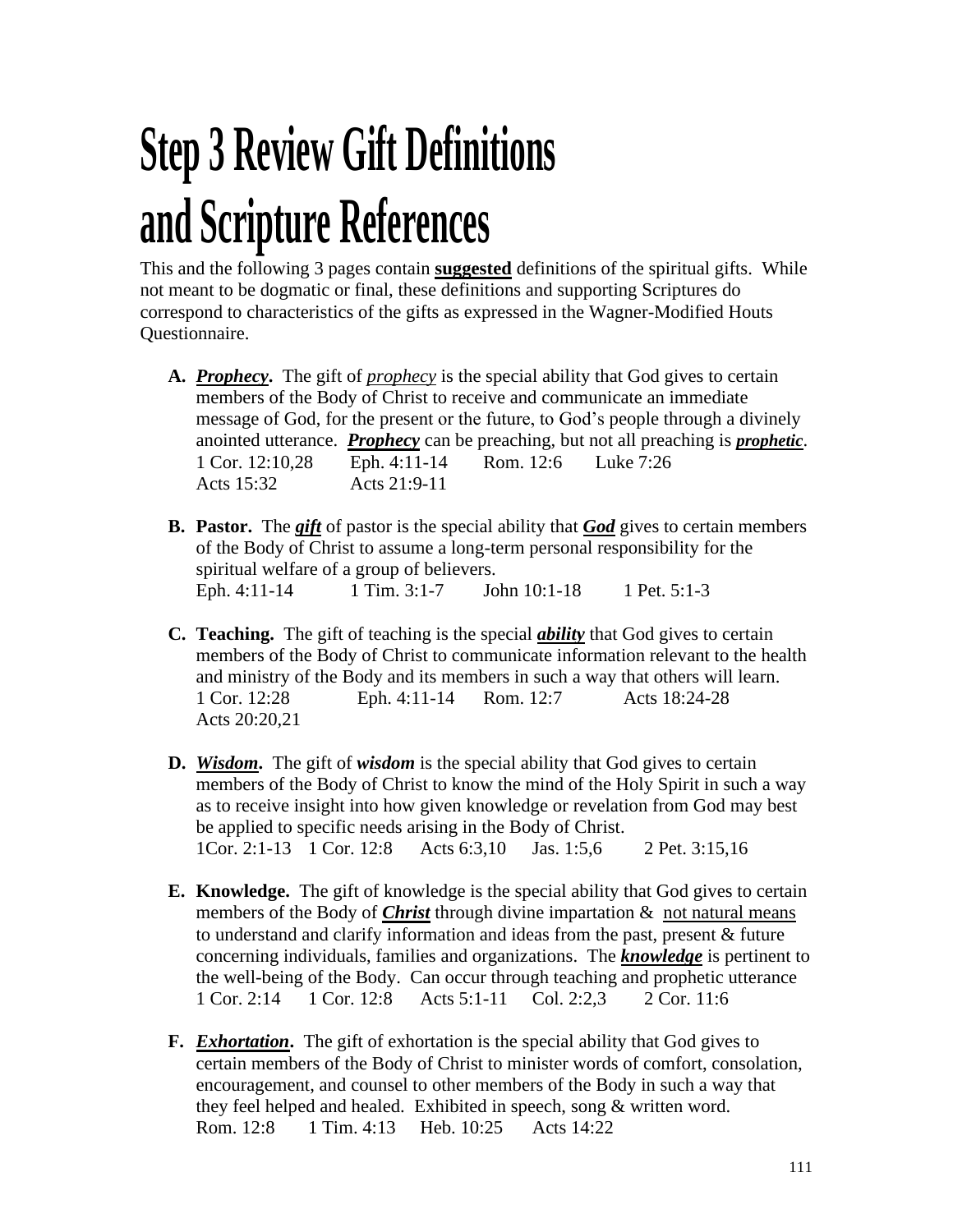**G.** *Discern***ing of Spirits.** The gift of *discern*ing of spirits is the special ability that God gives to certain members of the Body of Christ to know with assurance whether certain behavior purported to be of God is in reality divine, human or satanic. The gift reveals the source of supernatural manifestations.

1 Cor. 12:10 Acts 5:1-11 Acts 16:16-18 1 John 4:1-6 Matt. 16:21-23 **H. Giving.** The gift of *giving* is the special ability that God gives to certain members of the Body of Christ to contribute their material resources to the work of the Lord with liberality and cheerfulness beyond the Biblical Minimum of tithes & offerings.

Rom. 12:8 2 Cor. 8:1-7 2 Cor. 9:2-8 Mark 12:41-44

- **I. Helps.** The *gift* of helps is the special ability that *God* gives to certain members of the Body of Christ to invest the talents they have in the life and ministry of other members of the Body, with thus enabling those others to increase the effectiveness of their own spiritual gifts.<br>1 Cor. 12:28 Rom. 16:1,2 Acts 9 Rom. 16:1,2 Acts 9:36 Luke 8:2,3 Mark 15:40,41
- **J.** *Mercy***.** The gift of *mercy* is the special ability that God gives to certain members of the Body of Christ to feel genuine empathy and compassion for individuals (both Christian and non-Christian) who suffer distressing physical, mental or emotional problems, and to translate that compassion into cheerfully done deeds that reflect Christ's love and alleviate the suffering. Rom. 12:8 Mark 9:41 Acts 16:33,34 Luke 10:33-35 Matt. 20:29-34 Matt. 25:34-40 Acts 11:28-30
- **K. Missionary.** The gift of *missionary* is the special ability that god gives to certain members of the *Body* of *Christ* to minister whatever other spiritual gifts they have in a second culture.

1 Cor. 9:19-23 Acts 8:4 Acts 13:2,3 Acts 22:21 Rom. 10:15

- **L.** *Evangelist***.** The gift of evangelist is the special ability that God gives to certain members of the Body of Christ to share the gospel with un*believer*s in such a way that men and women become Jesus' disciples and responsible members of the body of Christ. Eph. 4:11-14 2 Tim. 4:5 Acts 8:5,6 Acts 8:26-40
- **M.** *Hospitality***.** The gift of *hospitality* is the special ability that God gives to certain members of the Body of Christ to provide an open house and a warm welcome to those in need of food and lodging.

Acts 14:21 Acts 21:8

1 Pet. 4:9 Rom. 12:9-13 Rom. 16:23 Acts 16:14,15 Heb. 13:1,2

**N. Faith.** The *gift* of faith is the special ability that God gives to certain members of the Body of Christ to discern with extraordinary con*fidenc*e and divine certainty, the will and purposes of God for his work, in the face of impossible circumstances.

1 Cor. 12:9 Acts 11:22-24 Acts 27:21-25 Heb. 11 Rom. 4:18-21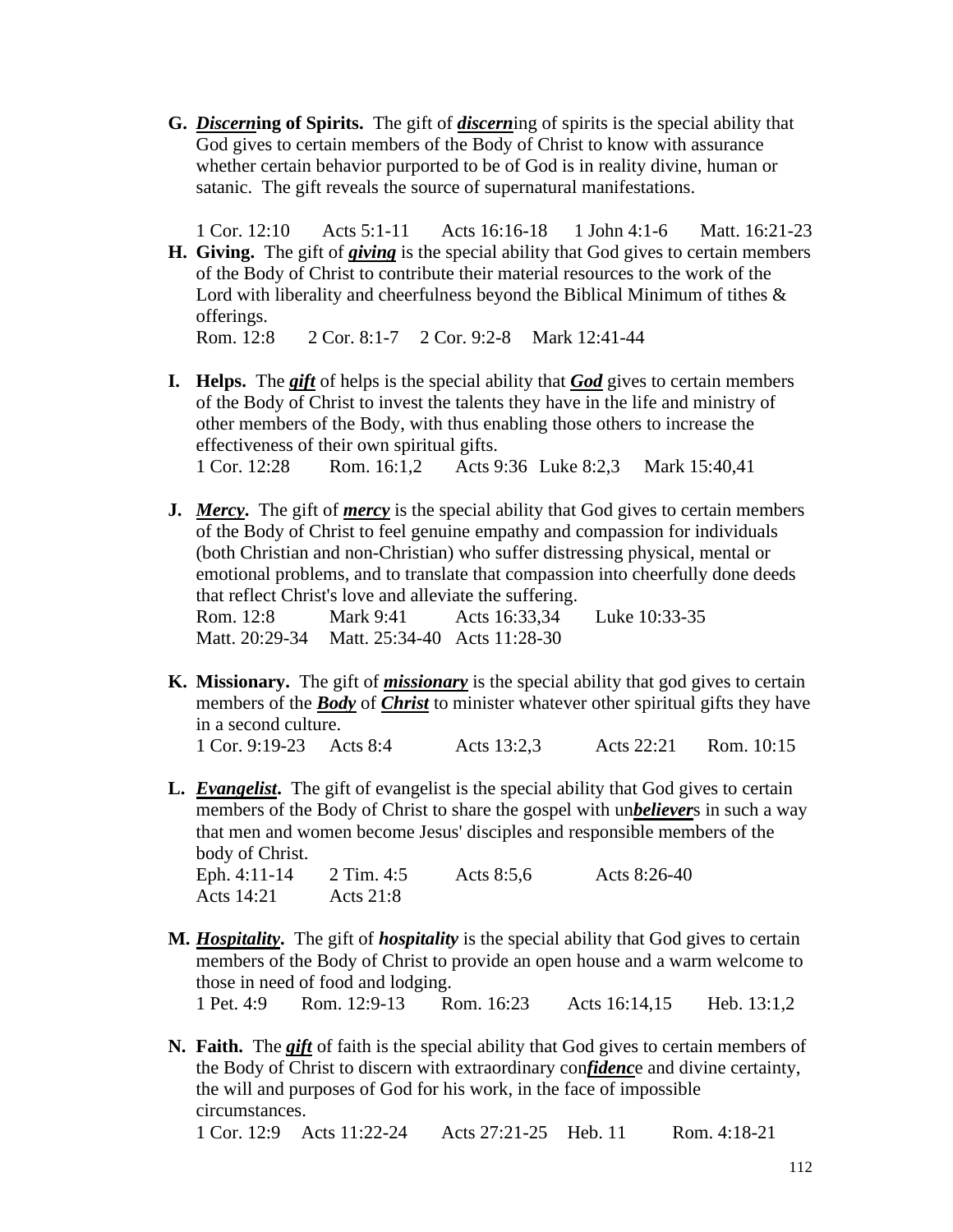**O. Leadership.** The *gift* of *leadership* is the special ability that God gives to certain members of the Body of Christ to set goals in accordance with God's purpose for the future and to communicate these goals to others in such a way that they voluntarily and harmoniously work together to accomplish those goals for the glory of God.

1 Tim. 5:17 Acts 7:10 Acts 15:7-11 Rom. 12:8 Heb. 13:17 Luke 9:51

- **P. Administration.** The gift of administration is the special ability that God gives to certain members of the Body of Christ to understand clearly the immediate and long-range goals of a particular unit of the Body of Christ and to devise and execute effective plans for the accomplishment of those goals. 1 Cor. 12:28 Acts 6:1-7 Acts 27:11 Luke 14:28-30 Titus 1:5
- **Q. Miracles.** The gift of *miracles* is the special ability that God gives to certain members of the Body of Christ to serve as human intermediaries through whom it pleases God to perform powerful acts that are perceived by observers to have altered the ordinary course of nature. This gift includes healing and more. 1 Cor. 12:10,28 Acts 9:36-42 Acts 19:11-20 Acts 20:7-12 Rom. 15:18,19 2 Cor. 12:12
- **R. Healing.** The gift of healing is the special ability that God gives to certain members of the *Body* of *Christ* to serve as human intermediaries through whom it pleases God to cure illness and restore health apart from the use of the natural means of science and medicine.

1 Cor. 12:9,28 Acts 3:1-10 Acts 5:12-16 Acts 9:32-35 Acts 28:7-10

- **S.** *Tongues***.** The gift of *tongues* is the special ability that God gives to certain members of the Body of Christ (a) Prayer/Private *tongues* to speak to God in a language they have never learned and/or (b)Message/Public *tongues* to receive and communicate an immediate message of God to His people through a divinely anointed utterance in a language they never learned. 1 Cor. 12:10,28 1 Cor. 14:13-19 Acts 2:1-13 Acts 10:44-46 Acts 19:1-7 Mark 16:17
- **T. Interpretation.** The gift of interpretation is the special ability that God gives to certain members of the Body of Christ to make known in the vernacular the message of one who speaks in tongues. Tongues  $\&$  the interpretation of tongues is a form of prophecy. 1 Cor. 12:10,30 1 Cor. 14:13 1 Cor. 14:26-28
- **U. Voluntary Poverty.** The gift of *voluntary poverty* is the special ability that God gives to certain members of the Body of Christ to renounce material comfort and luxury and adopt a personal lifestyle equivalent to those living at the poverty level in a given society in order to serve God more effectively. 1 Cor. 13:1-3 Acts 2:44,45 Acts 4:34-37 2 Cor. 6:10 2 Cor. 8:9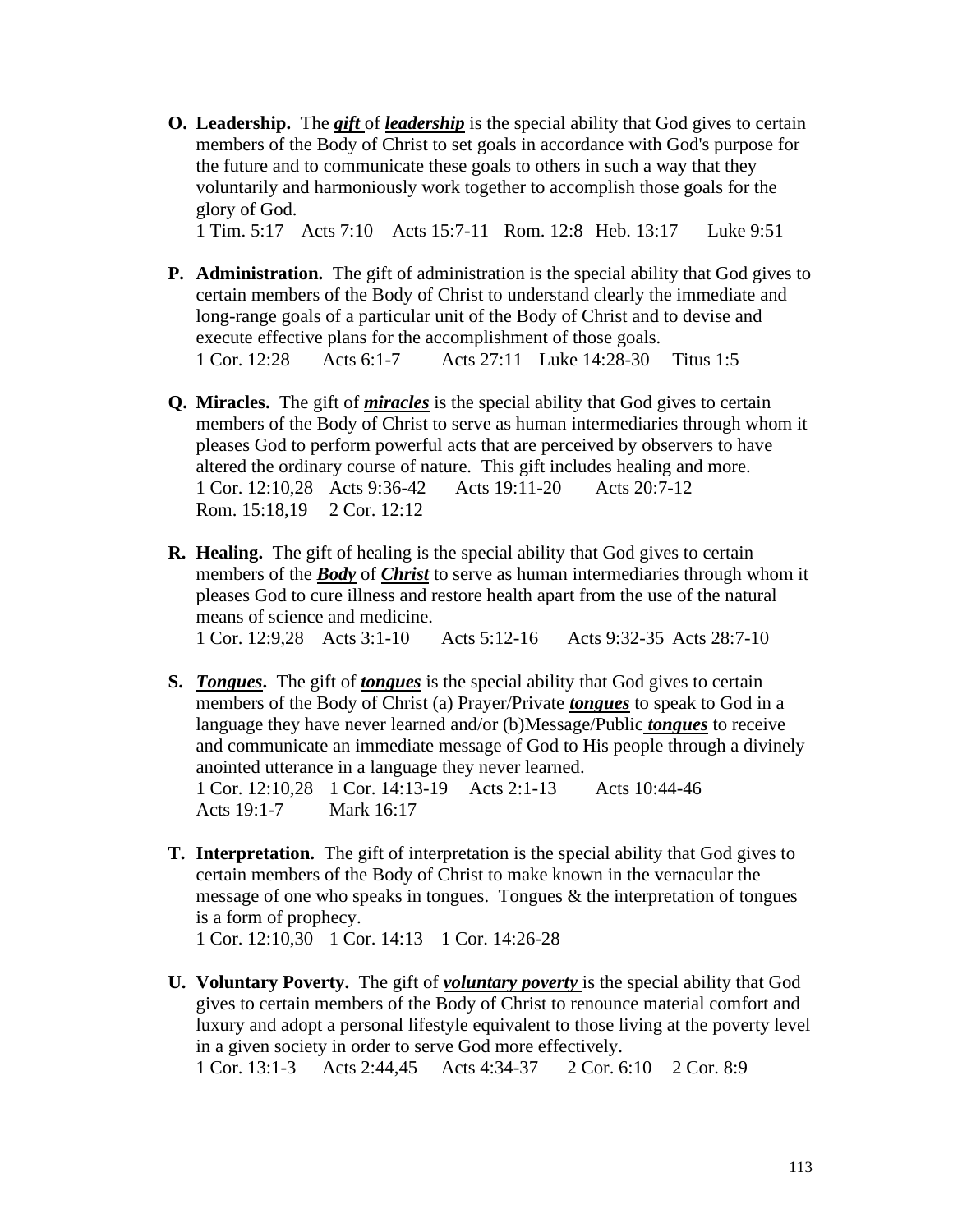- **V.** *Celibacy***.** The gift of celibacy is the special ability that God gives to certain members of the Body of Christ to remain single and enjoy it; to be unmarried and not suffer undue s*exua*l temptations. 1 Cor. 7:7,8 Matt. 19:10-12
- **W. Intercession.** The gift of intercession is the special ability that God gives to certain members of the Body of Christ to pray for extended periods of time on a regular basis and see frequent and specific answers to their prayers, to a degree much greater than that which is expected of the average Christian. Jas. 5:14-16 1 Tim. 2:1,2 Col. 1:9-12 Col. 4:12.13 Acts 12:12 Luke 22:41-44
- **X. Deliverance Ministries.** The gift of deliverance is the special ability that God gives to certain members of the Body of Christ to cast out demons and evil spirits. Matt. 12:22-32 Luke 10:12-20 Acts 8:5-8 Acts 16:16-18
- **Y. Service.** The gift of service is the special ability that God gives to certain members of the Body of Christ to identify the unmet needs involved in a task related to God's work, and to make use of available resources to meet those needs and help accomplish the desired results. The Greek is *diakonia* translated in English as "diaconate or deacon." 2 Tim. 1:16-18 Rom. 12:7 Acts 6:1-7 Titus 3:14 Gal. 6:2,10
- **Z. \*Apostle.** The gift of *apostle*, a counterpart to a missionary, is the special ability that God gives to certain members of the *Body* of *Christ* to establish a number of churches and exercise general leadership over them with extraordinary authority in spiritual matters. Acts 12:28. The *gift* of apostle is **not** the *office* of Apostle. The office of apostle Acts 1:21-22; 13:1-3.is for those who have **1)** Witnessed the resurrected Messiah **2)** Have been imbued with the gift of apostle **3)** Who are called & separated to the office by God. \**(This gift is not part of the Wagner Houts questionnaire, but it is a biblically identified spiritual gift)*